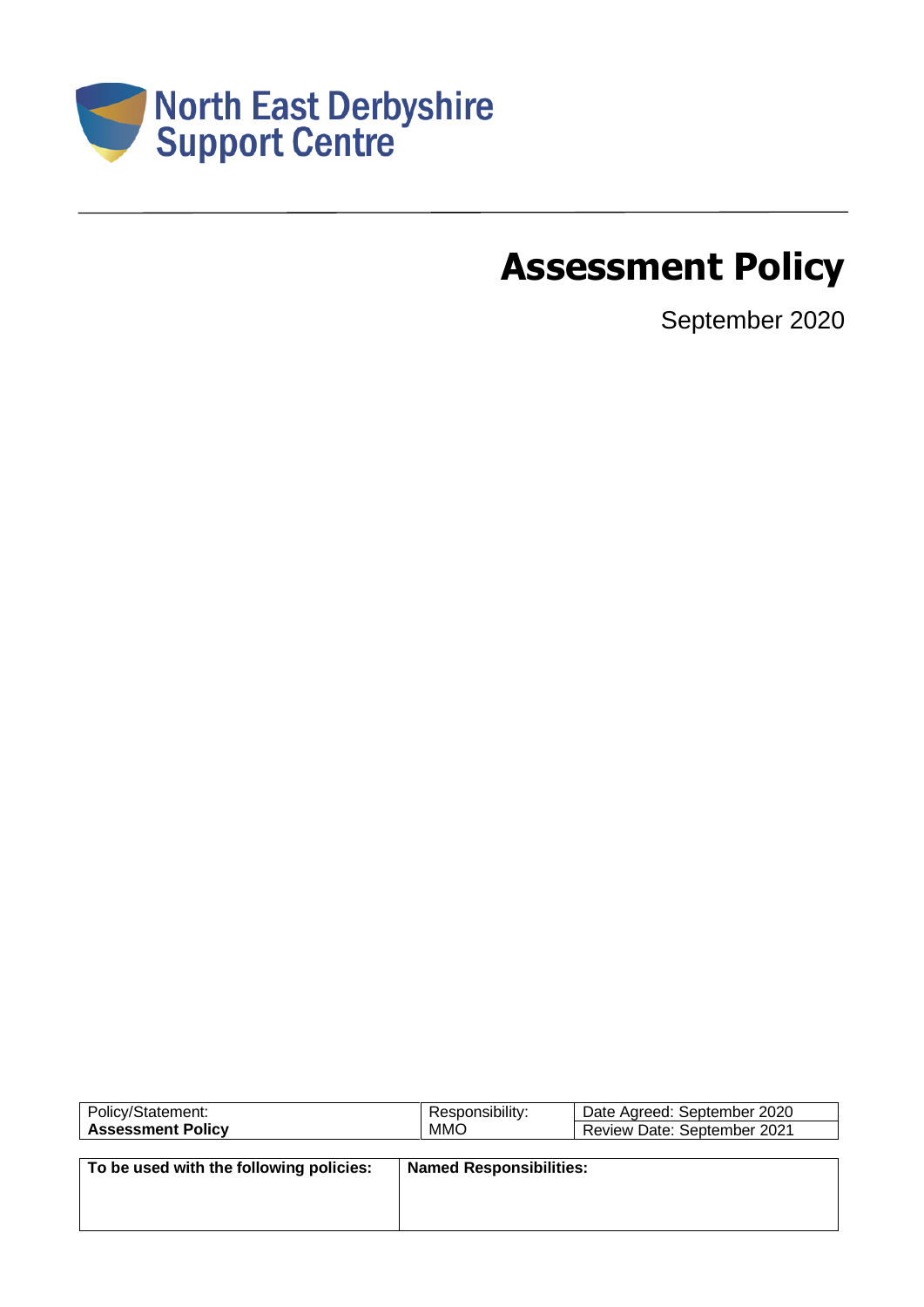## **1. Aims**

This policy aims to:

- Provide clear guidelines on our approach to formative and summative assessment
- Establish a consistent and coherent approach to recording summative assessment outcomes
- Clearly set out how and when assessment practice will be monitored and evaluated

# **2. Legislation and guidance**

Since the removal of National Curriculum levels in 2014, schools have been free to develop their own approaches to assessment.

This policy refers to the recommendations in the [Final Report of the Commission on Assessment](https://www.gov.uk/government/uploads/system/uploads/attachment_data/file/483058/Commission_on_Assessment_Without_Levels_-_report.pdf)  [without Levels.](https://www.gov.uk/government/uploads/system/uploads/attachment_data/file/483058/Commission_on_Assessment_Without_Levels_-_report.pdf)

It also refers to statutory reporting requirements set out in [the Education \(Pupil Information\) \(England\)](http://www.legislation.gov.uk/uksi/2005/1437/schedule/1/made)  [Regulations 2005: schedule 1.](http://www.legislation.gov.uk/uksi/2005/1437/schedule/1/made)

This policy complies with our funding agreement and articles of association.

## **3. Principles of assessment**

- To gather information about the performance of individual children
- To gather information to inform teachers' planning
- To track individual, group and cohort progress
- To allow children to be involved in their own learning
- To inform progress measures as reported to the Local Governing Board (LGB)
- To ensure that the positive achievements of a child are recognised and the next steps are planned
- To ensure that barriers to learning can be identified quickly and appropriate intervention and support is given
- To systematically record the overall achievements of all children

The above will ensure the school operates a rigorous system for assessment, where a wide range of factors are triangulated in order to ensure the highest standards possible for all pupils. In addition, assessment supports teachers, Middle Leaders and the Senior Leadership Team in monitoring the effectiveness of teaching and learning.

# **4. Assessment approaches**

At North East Derbyshire Support Centre we see assessment as an integral part of teaching and learning, and it is inextricably linked to our curriculum. Our general practice is outlined below, however, it is not the purpose of this policy to specify the exact range of assessments and frequency of assessment.

## 4.1 In-school formative assessment

Effective in-school formative assessment enables:

- Teachers to identify how pupils are performing on a continuing basis and to use this information to provide appropriate support or extension, evaluate teaching and plan future lessons
- Pupils to measure their knowledge and understanding against learning objectives, and identify areas in which they need to improve
- Parents to gain a broad picture of where their child's strengths and weaknesses lie, and what they need to do to improve

Formative assessment is used throughout the school to establish continuing development. At KS3, students are tracked against a skills-based mastery curriculum, as part of a thematic learning project. The KS3 tracker serves as a benchmarking and planning tool, and can be used to plan differentiated sequences of learning. Whilst summative assessment may be used in conjunction with the KS3 assessment tracker, pupils rely on continuous feedback and support, particularly where they have joined the school with a disadvantage, such as a knowledge gap. The KS3 curriculum, and therefore the tracker, segues into the KS4 curriculum. As such, the KS3 tracker is used to assess KS4 pupils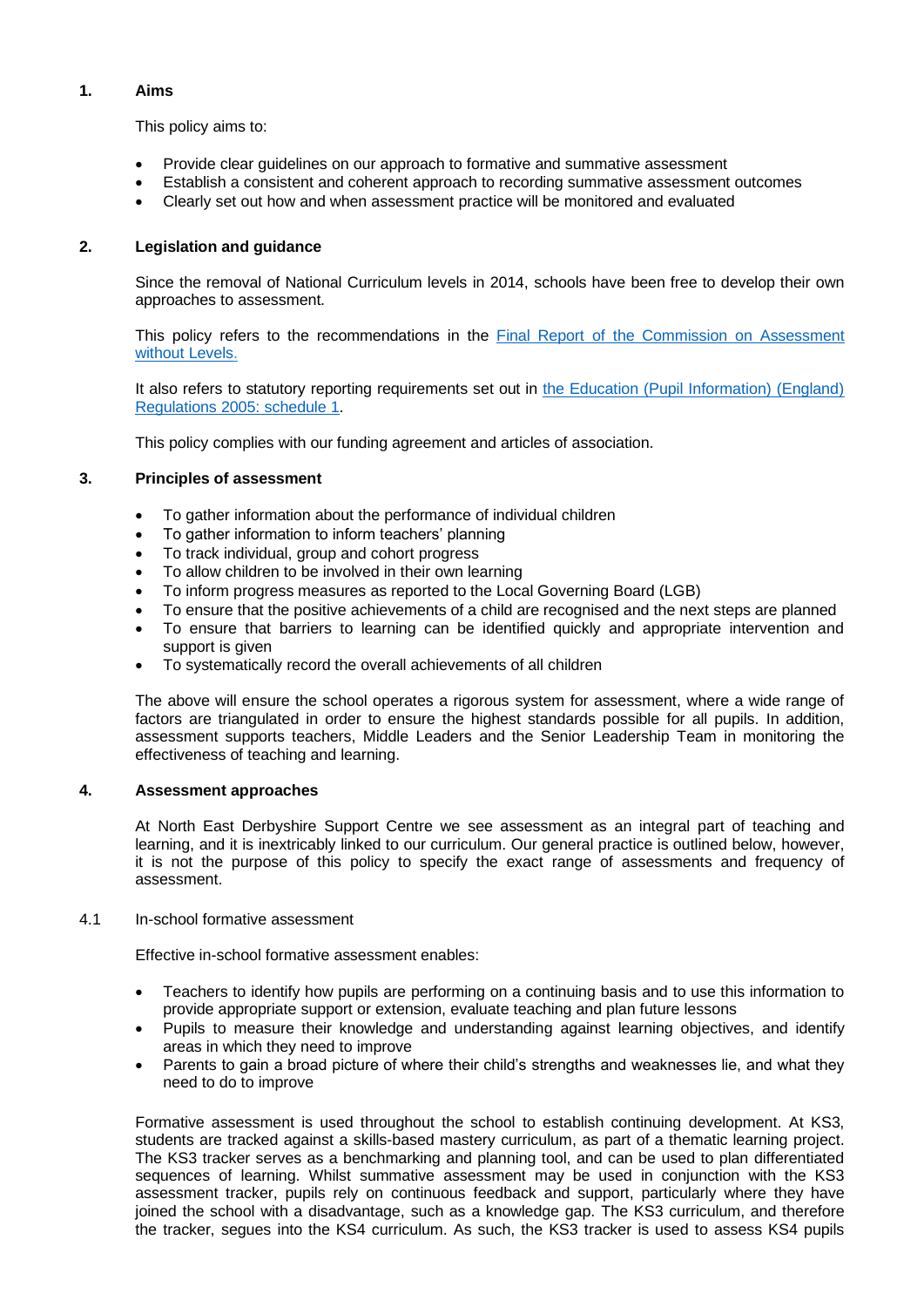who are yet to have achieved the minimum requirements of their Level 1 and 2 qualifications. Generally at KS4, formative assessment is utilised as the main approach to assessment and feedback in the classroom.

4.2 In-school summative assessment

Effective in-school summative assessment enables:

- School leaders to monitor the performance of pupil cohorts, identify where interventions may be required, and work with teachers to ensure pupils are supported to achieve sufficient progress and attainment
- Teachers to evaluate learning at the end of a unit or period and the impact of their own teaching
- Pupils to understand how well they have learned and understood a topic or course of work taught over a period of time. It should be used to provide feedback on how they can improve
- Parents to stay informed about the achievement, progress and wider outcomes of their child across a period

Summative assessment is used in all three key stages and across all programmes. It enables the school to set defined points within the academic year and informs both academic and pastoral progress. In KS2, the Boxall Profile is used to measure the defined progress for pupils at risk of permanent exclusion, in collaboration with a pupil's mainstream school. At KS3 and KS4, pupils are generally assessed using formative assessment as set out above, however, at key points in the year, summative assessments will be used to triangulate pupil progress against the formative progress data.

4.3 Nationally standardised summative assessment

Nationally standardised summative assessment enables:

- School leaders to monitor the performance of pupil cohorts, identify where interventions may be required, and work with teachers to ensure pupils are supported to achieve sufficient progress and attainment
- Teachers to understand national expectations and assess their own performance in the broader national context
- Pupils and parents to understand how pupils are performing in comparison to pupils nationally

Nationally standardised assessment materials will be used to establish benchmarks, both on entry to the school and in preparation for external examinations.

Nationally standardised summative assessments take the form of GCSEs and vocational qualifications at the end of Key Stage 4.

## **5. Access to Fair Assessment**

We aim to provide a variety of qualifications which provide all students with the opportunity to achieve their full potential by the most appropriate and direct route. Our Assessment Policy is based on the concepts of equality, diversity, clarity, consistency, and openness. We will endeavour to ensure that the assessment processes are implemented in a way which is fair andnon-discriminatory.

#### 5.1 We will:

- ensure that all assessment of work is carried out fairly and in keeping with the awarding body's requirements
- ensure that all portfolio-based work will be assessed fairly against the qualification standards. Teachers involved with assessment will be fully trained
- ensure that internal assessments are carried out fairly, in accordance with the awarding body's instructions.
- Ensure that externally marked tests and exams will be conducted in accordance with the requirements of the awarding body.

#### 5.2 Pupils can expect:

• to be fully inducted onto any new course and access information that can be shared with parents and carers via the school's online portal